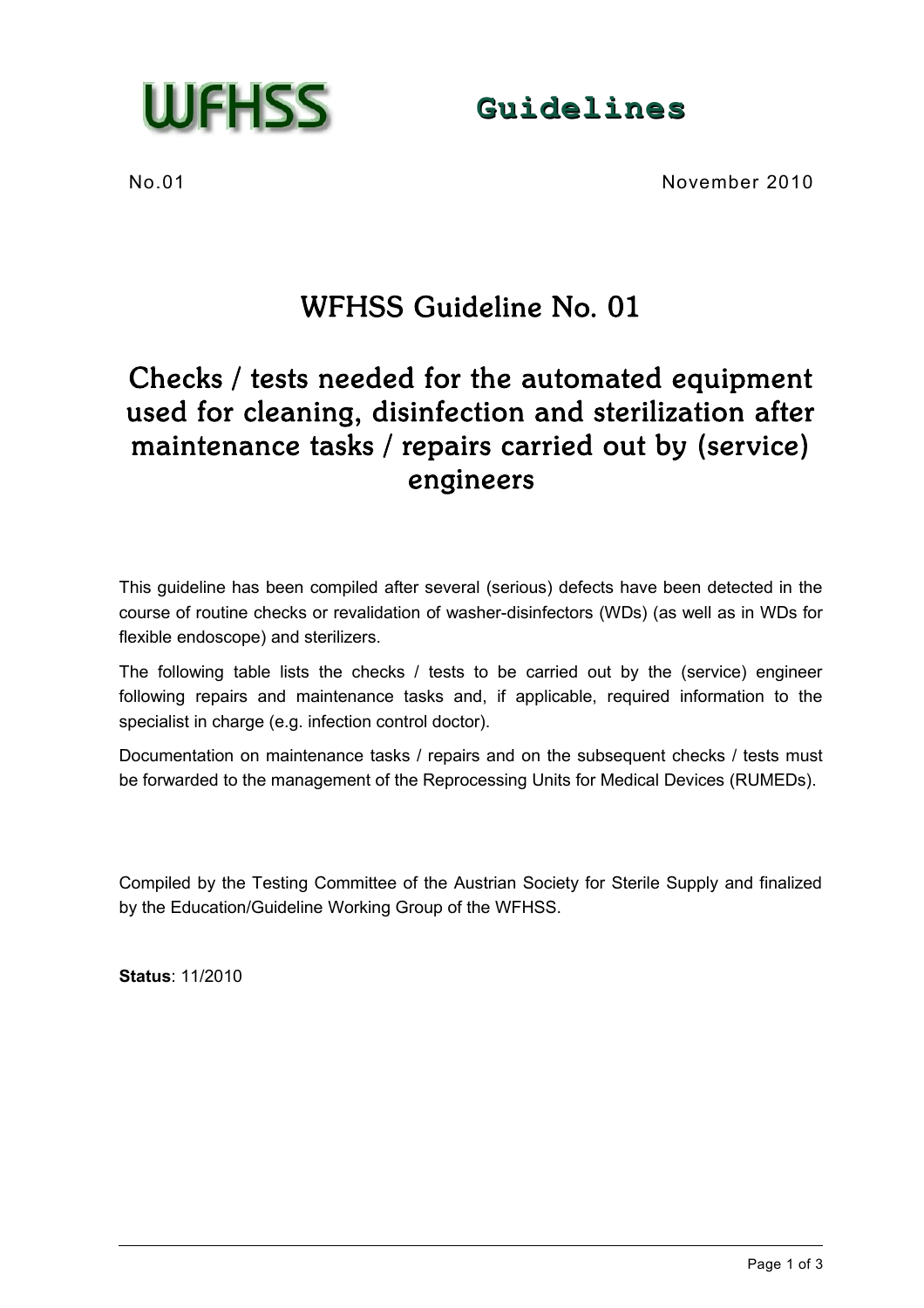| Maintenance / repairs                                                                                                         | Documented checks / tests by (service)<br>engineer before release of the equipment                                                                | Information to and<br>decision about<br>further measures<br>by the specialist in<br>charge |
|-------------------------------------------------------------------------------------------------------------------------------|---------------------------------------------------------------------------------------------------------------------------------------------------|--------------------------------------------------------------------------------------------|
| Routine maintenance                                                                                                           | Temperature measurement for at least one<br>(blank) cycle                                                                                         |                                                                                            |
| Changes to cycles program                                                                                                     | Temperature measurement for at least one<br>(blank) cycle using the modified program                                                              | X                                                                                          |
| Interventions in the dosing<br>system (adjustment /<br>replacement of dosing pumps,<br>etc.)                                  | Applicable check of dosage (e.g. volumetric,<br>gravimetric, conductivity)                                                                        |                                                                                            |
| Changes of detergent or<br>disinfectant and /or their set<br>points                                                           | Applicable check of dosage (e.g. volumetric,<br>gravimetric, conductivity)<br>Check of fault signalling system                                    | X                                                                                          |
| Replacement of circulation<br>pumps                                                                                           | Technical functional test, check for correct<br>direction of rotation                                                                             | X                                                                                          |
| Modification / adjustment /<br>replacement of instrument parts<br>(temperature and, if applicable,<br>pressure sensors, etc.) | Temperature / if applicable pressure<br>measurement for at least one (blank) cycle<br>Calibration protocol                                        |                                                                                            |
| Modification / adjustment /<br>replacement of loading racks                                                                   | If relevant pressure measurement for at<br>least one (blank) cycle                                                                                | X                                                                                          |
| Replacement / repair of water-<br>softening unit                                                                              | Check of water hardness                                                                                                                           |                                                                                            |
| Software update                                                                                                               | Temperature / if applicable pressure<br>measurement for at least one (blank) cycle<br>Program printout for all programs                           |                                                                                            |
| Only endoscope WDs for all<br>tasks outlined above                                                                            | Additionally, cycle with batch control system<br>containing a cleaning indicator<br>Acceptance criterion: no visible residues of<br>the test soil |                                                                                            |

### **WDs (including WDs for flexible endoscopes)**